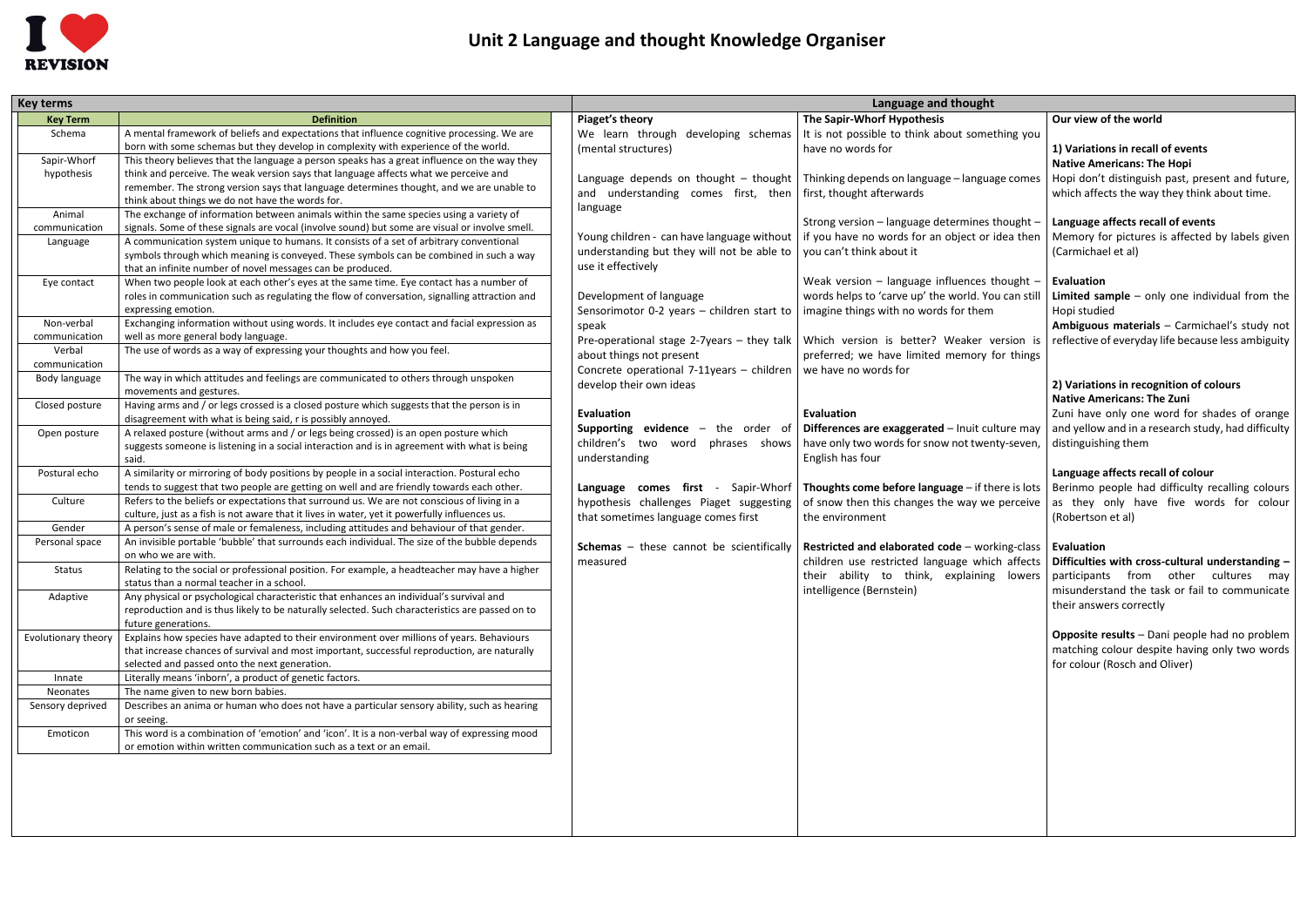

## **Unit 2 Language and thought Knowledge Organiser**

|                                                                                                                                                                                                                                                                                                                                                                                                                                                                                                                                                                                                                                                                                                                                                                                 | Human and animal communication                                                                                                                                                                                                                                                                                                                                                                                                                                                                                                                                                                                                                                                                                                                                                                                                                                                                                                           | <b>Non-verbal communication</b>                                                                                                                                                                                                                                                                                                                                                                                                                                                                                                                                                                                                                                                                                     |                                                                                                                                                                                                                                                                                                                                                                                                                                                                                                                                                                                                                                                                                                                                                                                                                                                                                                                                                                      |                                                                                                                                                                                                                                                                                                                                                                                                                                                                                                                                                                                                                                                                                                                                                                                                                                                               |
|---------------------------------------------------------------------------------------------------------------------------------------------------------------------------------------------------------------------------------------------------------------------------------------------------------------------------------------------------------------------------------------------------------------------------------------------------------------------------------------------------------------------------------------------------------------------------------------------------------------------------------------------------------------------------------------------------------------------------------------------------------------------------------|------------------------------------------------------------------------------------------------------------------------------------------------------------------------------------------------------------------------------------------------------------------------------------------------------------------------------------------------------------------------------------------------------------------------------------------------------------------------------------------------------------------------------------------------------------------------------------------------------------------------------------------------------------------------------------------------------------------------------------------------------------------------------------------------------------------------------------------------------------------------------------------------------------------------------------------|---------------------------------------------------------------------------------------------------------------------------------------------------------------------------------------------------------------------------------------------------------------------------------------------------------------------------------------------------------------------------------------------------------------------------------------------------------------------------------------------------------------------------------------------------------------------------------------------------------------------------------------------------------------------------------------------------------------------|----------------------------------------------------------------------------------------------------------------------------------------------------------------------------------------------------------------------------------------------------------------------------------------------------------------------------------------------------------------------------------------------------------------------------------------------------------------------------------------------------------------------------------------------------------------------------------------------------------------------------------------------------------------------------------------------------------------------------------------------------------------------------------------------------------------------------------------------------------------------------------------------------------------------------------------------------------------------|---------------------------------------------------------------------------------------------------------------------------------------------------------------------------------------------------------------------------------------------------------------------------------------------------------------------------------------------------------------------------------------------------------------------------------------------------------------------------------------------------------------------------------------------------------------------------------------------------------------------------------------------------------------------------------------------------------------------------------------------------------------------------------------------------------------------------------------------------------------|
| Von Frisch's bee study (key study)<br>Changed the way scientists thought about animal<br>communication                                                                                                                                                                                                                                                                                                                                                                                                                                                                                                                                                                                                                                                                          | Human versus animal communication<br><b>Functions of animal communication</b><br>Survival (enhances survival of the individual and the                                                                                                                                                                                                                                                                                                                                                                                                                                                                                                                                                                                                                                                                                                                                                                                                   | Eye contact<br>When two people look at each other's eyes at the<br>same time                                                                                                                                                                                                                                                                                                                                                                                                                                                                                                                                                                                                                                        | <b>Body language</b><br>Communication through unspoken<br>movements and gestures                                                                                                                                                                                                                                                                                                                                                                                                                                                                                                                                                                                                                                                                                                                                                                                                                                                                                     | <b>Personal space</b><br>The distance we keep between<br>ourselves and others                                                                                                                                                                                                                                                                                                                                                                                                                                                                                                                                                                                                                                                                                                                                                                                 |
| $Aim - to describe the dances of honey bees to$<br>understand their communication<br>Method - put food close to hive (10-20 metres) and<br>far away (up to 300 metres).<br>Observed bees 6000 times over 20 years<br>Results $-$<br>Round dance - moving in a circle to show pollen less<br>than 100 metres away<br>Waggle dance $-$ figure of eight shape points<br>direction of food<br>60% of bees went to sources at the distance<br>indicated by the dances<br><b>Conclusion</b> – sophisticated communication system<br>Evaluation<br>Scientific value $-$ opened eyes to capabilities of<br>animals<br>Sounds matter too - dances performed in silence<br>ignored<br>Other factors are important - bees do not respond<br>to waggle dance if they have to fly over water | group)<br>Vocal sounds - Vervet monkeys communicate danger with<br>an alarm call<br>Visual signs - rabbits lift tail, pin ears back and leap<br>forward<br>Reproduction<br>Peacocks stretch out their feathers like an umbrella to<br>communicate genetic fitness<br>Territory<br>Rhinos leave piles of dung to communicate territorial<br>boundaries<br>Food<br>Ants leave pheromone trail to communicate food source<br>Properties of human communications not present in<br>animal communication<br>(in other words, how animal and human communication<br>differs)<br>Plan ahead and discuss future events<br>Humans can discuss things that are not present or haven't<br>happened yet (displacement)<br>Animals are focussed on present e.g. food sources and<br>predators<br>Creativity<br>Humans have an open system combining many words<br>together<br>Animals have a closed system using communication for<br>specific events | <b>Function</b><br>1) Regulate flow of conversation - participants<br>look away when they are about to speak and<br>have prolonged gaze when they are about to<br>finish<br>2) Signalling attraction<br>People who use eye contact are judged as more<br>attractive<br>3) Expressing emotion<br>Participants judged emotions as more intense if<br>faces were looking straight at them<br><b>Evaluation</b><br><b>Real world application</b><br>People with autism could be taught to increase<br>eye contact to improve social skills<br>Use of rating scales<br>Rating attractiveness can lack objectivity<br><b>Artificial studies</b><br>Studies of eye contact involve artificial tasks<br>which lack validity | Open and closed posture<br>Closed – crossing arms/legs, shows<br>disagreement<br>Open - uncrossed, shows acceptance<br>McGinley - arguments given by person<br>with open posture led to greater opinion<br>change then closed posture<br>Postural echo<br>Copying each other's body position<br>Tanner and Chartrand - participants<br>rated new drink more highly when<br>presented with postural echo<br>Touch<br>Includes high fives, slapping etc<br>Fisher - if librarian touched student on<br>hand when returning books, the librarian<br>was judged more positively<br>Evaluation<br>Real world application - people can use<br>body language to build good relationships<br>Body language studies lack control -<br>could be other reasons (extraneous<br>variables) why participants like or dislike<br>confederates<br>Body language studies are unethical -<br>lack of informed consent for being in field<br>experiments, lowers trust in psychologists | <b>Cultural differences</b><br>Sommer- English peoples personal<br>space is 1-1.5m whereas Arabs' is less<br>Arabs liked Englishmen better if they<br>stood closer<br><b>Gender differences</b><br>Fisher and Bryne - women feel most<br>comfortable when personal space<br>invaded from the side, for men it is<br>from the front<br><b>Status differences</b><br>Zahn - people with similar status<br>stand closer than those of unequal<br>status<br><b>Evaluation</b><br><b>Real-world application</b><br>Useful in everyday life such as doctors<br>using knowledge about cultural<br>differences<br>Over simplistic<br>Research investigates one factor at a<br>time and not the interaction between<br>them<br><b>Unrepresentative samples</b><br>Experiments use samples of people<br>who may not represent all men or all<br>people within a culture |
|                                                                                                                                                                                                                                                                                                                                                                                                                                                                                                                                                                                                                                                                                                                                                                                 | Single versus multiple channels<br>Human language expressed using many channels - spoken,<br>written, sign language, social media<br>Animals tend to communicate with a single channel e.g.<br>pheromones                                                                                                                                                                                                                                                                                                                                                                                                                                                                                                                                                                                                                                                                                                                                |                                                                                                                                                                                                                                                                                                                                                                                                                                                                                                                                                                                                                                                                                                                     |                                                                                                                                                                                                                                                                                                                                                                                                                                                                                                                                                                                                                                                                                                                                                                                                                                                                                                                                                                      |                                                                                                                                                                                                                                                                                                                                                                                                                                                                                                                                                                                                                                                                                                                                                                                                                                                               |
|                                                                                                                                                                                                                                                                                                                                                                                                                                                                                                                                                                                                                                                                                                                                                                                 |                                                                                                                                                                                                                                                                                                                                                                                                                                                                                                                                                                                                                                                                                                                                                                                                                                                                                                                                          |                                                                                                                                                                                                                                                                                                                                                                                                                                                                                                                                                                                                                                                                                                                     |                                                                                                                                                                                                                                                                                                                                                                                                                                                                                                                                                                                                                                                                                                                                                                                                                                                                                                                                                                      |                                                                                                                                                                                                                                                                                                                                                                                                                                                                                                                                                                                                                                                                                                                                                                                                                                                               |